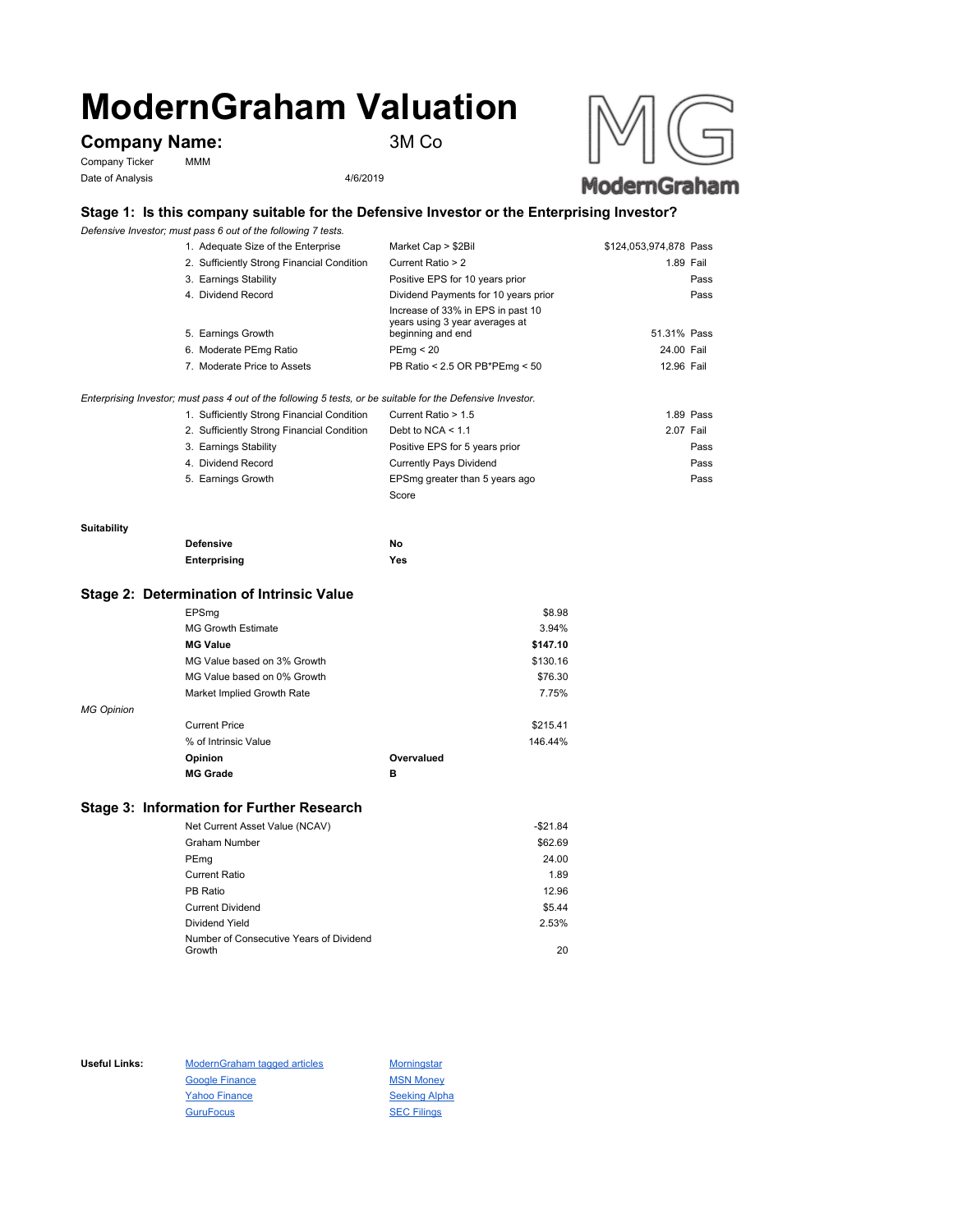| <b>EPS History</b> |        | <b>EPSmg History</b>                 |                  |
|--------------------|--------|--------------------------------------|------------------|
| Next Fiscal Year   |        |                                      |                  |
| Estimate           |        | \$10.28 Next Fiscal Year Estimate    | \$8.98           |
| Dec2018            | \$8.89 | Dec2018                              | \$8.22           |
| Dec2017            | \$7.93 | Dec2017                              | \$7.78           |
| Dec2016            | \$8.16 | Dec2016                              | \$7.56           |
| Dec2015            | \$7.58 | Dec2015                              | \$7.11           |
| Dec2014            | \$7.49 | Dec2014                              | \$6.72           |
| Dec2013            | \$6.72 | Dec2013                              | \$6.17           |
| Dec2012            | \$6.32 | Dec2012                              | \$5.75           |
| Dec2011            | \$5.96 | Dec2011                              | \$5.42           |
| Dec2010            | \$5.63 | Dec2010                              | \$5.14           |
| Dec2009            | \$4.52 | Dec2009                              | \$4.87           |
| Dec2008            | \$4.89 | Dec2008                              | \$4.90           |
| Dec2007            | \$5.60 | Dec2007                              | \$4.69           |
| Dec2006            | \$5.06 | Dec2006                              | \$4.03           |
| Dec2005            | \$3.98 | Dec2005                              | \$3.33           |
| Dec2004            | \$3.56 | Dec2004                              | \$2.88           |
| Dec2003            | \$3.02 | Dec2003                              | \$2.47           |
| Dec2002            |        | \$2.50 Balance Sheet Information     | 12/1/2018        |
| Dec2001            |        | \$1.79 Total Current Assets          | \$13,709,000,000 |
| Dec2000            |        | \$2.23 Total Current Liabilities     | \$7,244,000,000  |
| Dec1999            |        | \$2.19 Long-Term Debt                | \$13,411,000,000 |
|                    |        | <b>Total Assets</b>                  | \$36,500,000,000 |
|                    |        | Intangible Assets                    | \$12,708,000,000 |
|                    |        | <b>Total Liabilities</b>             | \$26,652,000,000 |
|                    |        | Shares Outstanding (Diluted Average) | 592,700,000      |